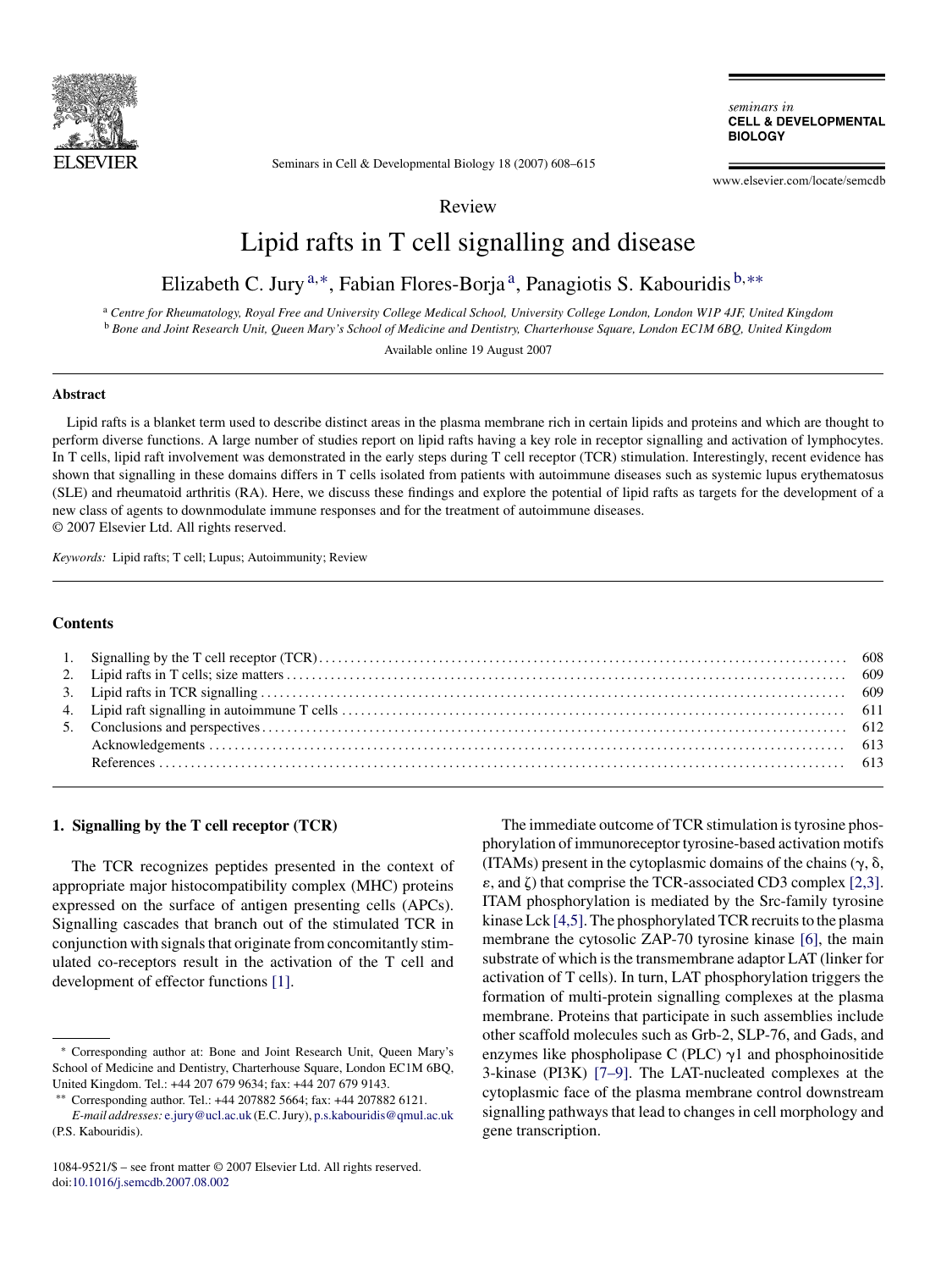Recognition of antigen/MHC complexes by the TCR is assisted by co-receptors, CD4 and CD8, and co-stimulatory receptors such as CD28, expressed on the surface of T cells that pair with their cognate ligands on the APC. The coordinated action of these interactions and ensuing signalling result in a stable, yet dynamic, zone of contact between the two cells which has been named the immunological synapse (IS) (reviewed in Ref. [\[10\]\).](#page-5-0) The plasticity of the IS became apparent through imaging studies showing temporal and spatial recruitment of various co-receptors and signalling molecules within subdomains of the synapse [\[11\].](#page-5-0) For example, in the mature IS, the central region of the synapse, where the T cell and APC membranes are in close proximity, concentrates the TCR, the CD4 and CD28 receptors, and associated signalling molecules such as Lck and protein kinase C (PKC)  $\theta$  [\[12\]. L](#page-5-0)arger and heavily glycosylated molecules such as CD44, CD45 and CD43 are excluded from the central region and preferentially occupy a peripheral area that surrounds the core of the synapse [\[13,14\]. L](#page-5-0)ipid rafts are found to accumulate at the IS, as was reported by staining the cells with cholera toxin B subunit (CTB), which binds to Ganglioside M1 (GM1), a marker of raft membranes [\[15,16\].](#page-5-0) Furthermore, using the fluorescent probe Laurdan, condensation of the plasma membrane was detected at the site of the IS, suggesting accumulation of lipid rafts [\[17\].](#page-5-0) Interestingly, the tyrosine phosphatase CD45 has been shown to transiently move to the proximity of the TCR at the later stages during T cell/APC interaction [\[18\].](#page-5-0) However, initial TCR activation and early tyrosine phosphorylation precedes formation of the IS and occurs in TCR-containing microclusters which form within seconds of the initial TCR-MHC/antigen contact and contain activated Lck, ZAP-70, and LAT [\[19,20\].](#page-5-0) Subsequent formation of the IS not only provides the sustained signal needed for gene transcription but may also control the eventual cessation of the signal and downregulation of the immune response.

## **2. Lipid rafts in T cells; size matters**

The term lipid raft is used to describe microdomains in the plasma membrane that are in liquid-ordered phase owing to their lipid composition which is rich in cholesterol, glycosphingolipids, and sphingomyelin [\[21–23\]. A](#page-5-0)s a result, their structural properties are different from the glycerophospholipidrich bilayer which comprises the bulk of the plasma membrane [\[24\].](#page-5-0) Although it is agreed that in unstimulated cell lipid rafts are too small to resolve with the light microscope, their actual size and protein composition is an area of ongoing debate [\[25,26\].](#page-5-0) While some groups report a size between 50 and 200 nm [\[27\],](#page-5-0) others have measured a much smaller size of <20 nm [\[28\].](#page-5-0) This is a key issue that needs to be addressed if we are to better understand their function (the reader is also referred to the accompanying reviews in this issue). For example, microdomains of a larger size will promote compartmentalization of plasma membrane proteins that have higher affinity for the liquid-ordered phase, while they will exclude proteins that have higher affinity for the liquid-disordered phase. In this scenario, some protein–protein interactions will be favoured while others will be prevented. This arrangement may change upon

physiological stimulation of receptors such as the TCR. This model has been the 'classical' raft hypothesis. On the other hand, if lipid rafts are of smaller size  $\left($ <20 nm) they will be able to accommodate only few protein molecules. Although it is difficult to see how such 'nanodomains' could induce any significant segmentation of the membrane, a recent computational modeling study on raft–protein dynamics indicated that small, mobile rafts can reduce the diffusion rate of associated proteins and hence increase protein–protein collisions. In contrast, proteins that are excluded from rafts did not show reduced mobility [\[29\].](#page-5-0) Furthermore, coalesence of these small, highly mobile, and probably short-lived, units into larger structures under certain conditions, such as receptor triggering, will enable them to adopt the properties of larger rafts as mentioned above [\[30\].](#page-5-0) Larger rafts are likely to be controlled by endocytosis unless stabilized by, for example, receptor stimulation [\[31\]. R](#page-5-0)eceptorinduced protein–protein interactions also have a critical role and will further facilitate aggregation and signalling [\[32\].](#page-5-0) In this model, any change in the status of the lymphocyte that results in higher accumulation of lipids which are constituents of raft membrane, is likely to profoundly change membrane organization by supporting formation of larger rafts. These changes may in turn influence the strength or duration of receptor signal. Thus, inappropriate changes in the size and/or structure of lipid rafts could influence their stability and may result in abnormal signalling and pathological conditions. Changes in the level of membrane cholesterol and GM1 have been reported in activated and autoimmune lymphocytes (see [Fig. 1](#page-2-0) and Section [4](#page-3-0) below).

#### **3. Lipid rafts in TCR signalling**

Historically, the interest of immunologists in T cell lipid rafts originated from the observation that Lck, which phosphorylates the TCR ITAMs, localizes to these domains owing to its Nterminal dual acylation [\[33–35\].](#page-5-0) It was shown that the ability of the kinase to support TCR signalling critically depends on its lipid modification [\[35,36\].](#page-5-0) Soon after, LAT was found to partition to raft domains through palmitoylation of two cysteine residues that are in juxtaposition to its transmembrane segment [\[7\]. A](#page-5-0)s with Lck, mutation of the cysteines delocalizes LAT and negates its biological function [\[37\].](#page-5-0)

Like all the Src-family kinases, Lck activity is regulated by the phosphorylation-dephosphorylation cycle of two tyrosine (Y) residues located in the catalytic domain (Y394) and the C-terminus (Y505) of the protein [\[38\].](#page-5-0) Phosphorylation of Y505 by Csk (C-terminal Src kinase) [\[39\]](#page-5-0) induces its interaction with the Src homology (SH) 2 domain of the protein causing the folding of the molecule into a 'closed' conformation which has low enzymatic activity [\[40,41\]. I](#page-5-0)n contrast, autophosphorylation of Y394 forces the unfolding of the protein into an 'open' configuration which has substantially higher activity [\[42\].](#page-5-0)

The activity of Lck is also regulated by CD45, a receptor-type tyrosine phosphatase which dephosphorylates Y505 [\[40,43\].](#page-5-0) The constitutive action of CD45 maintains a pool of Lck in a primed form ready to support signalling by the TCR. The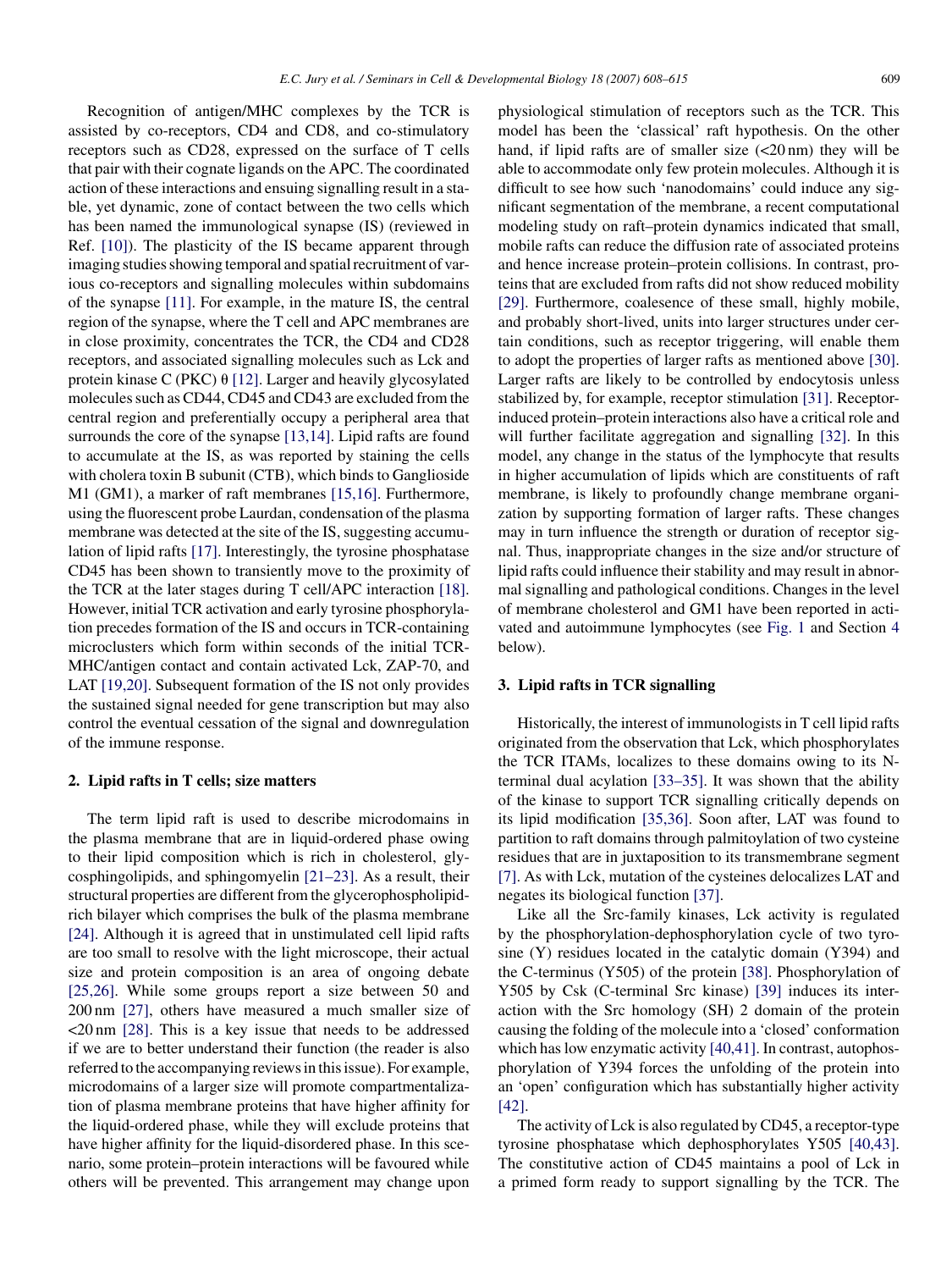<span id="page-2-0"></span>

Fig. 1. Increased levels of cholesterol and GM1 in the plasma membrane of T cells from patients with SLE and activated normal T cells. (A) Purified T cellsfrom SLE patients and healthy controls were labelled with the cholesterol chelator filipin and analysed by flow cytometry. The results shown are the cumulative data collected from five lupus patients and five healthy volunteers. (B) SLE and normal T cells were stained with Alexa-fluor 594-conjugated cholera toxin B subunit (CTB-Alexa 594) and analysed by confocal microscopy. The images shown are adjusted to the same output intensity and are representative of samples generated from two healthy donors and two SLE patients. Bar = 10  $\mu$ m. (C) Peripheral blood T cells from healthy donors were activated *in vitro* with a combination of anti-CD3/anti-CD28 antibodies and stained with CTB-Alexa 594 or filipin to assess the levels of GM1 and cholesterol, respectively.

importance of CD45 has been highlighted by the absence of TCR signalling in mice and cell lines that are deficient in its expression [\[44,45\].](#page-6-0) It is important, however, to note that CD45 also has a negative role in signalling by dephosphorylating Lck at Y394 [\[46\]](#page-6-0) and the CD3 $\zeta$  chain [\[47\]. I](#page-6-0)nitially it was suggested that CD45 is excluded from raft domains [\[48\];](#page-6-0) however, subsequent reports have identified a small but detectable fraction of the phosphatase in these domains[\[49,50\]. H](#page-6-0)ow the cell balances the positive and negative actions of CD45 during the early steps of TCR signalling is not yet clear. A current theory that explains its dual role suggests that, while the phosphatase constitutively maintains a pool of Lck primed for action, it is excluded from the area of TCR engagement upon stimulation of the receptor, due to its large, heavily glycosylated extracellular domain, which cannot be accommodated into the narrow space created by the close proximity of the T cell and APC surfaces [\[13,51\].](#page-5-0) Accumulation of lipid rafts and of Lck in these areas will shift the balance towards increased phosphorylation and signal transduction [\[17,52\].](#page-5-0) This theory is supported by experiments showing that CD45 chimeras in which the extracellular portion has been substituted by domains of progressively smaller size, gradually lose their ability to support TCR signalling [\[50\].](#page-6-0) Furthermore, it is known for many years that the various isoforms of CD45 which differ in their extracellular domain also differ in their ability to support TCR signalling [\[43\].](#page-5-0)

A finding which at first glance seems to contradict this theory is the observation that the pool of Lck present in lipid rafts is phosphorylated on Y505 and is primarily in its 'closed' conformation [\[48,53–55\]. T](#page-6-0)his could be due to the presence of the PAG-Csk inhibitory complex in lipid rafts. PAG (protein associated with GEMs or otherwise known as Csk binding protein (Cbp)) is a transmembrane adaptor which, like LAT, is palmitoylated on two membrane-proximal cysteines [\[56,57\].](#page-6-0) This adaptor is phosphorylated by Src-family kinases and recruits Csk to lipid rafts [\[55,58,59\].](#page-6-0) Recruited Csk in turn phosphorylates Lck at Y505 inducing its 'closed' conformation [\[55,59\].](#page-6-0) Recently, however, the generation of PAG-deficient animals has revealed that recruitment of Csk to the membrane fraction and Lck Y505 phosphorylation is not significantly reduced in T cells, suggesting that an additional, yet unidentified, Csk anchor exists [\[60\].](#page-6-0) Under certain conditions, such as receptor stimulation, a tyrosine phosphatase, possibly CD45, may transiently associate with lipid rafts dephosphorylating Y505 and converting raftassociated Lck molecules into the 'open' structure [\(Fig. 2,](#page-3-0) top panel) [\[61\]. I](#page-6-0)nterestingly, chimeras of CD45 which show better localization to lipid rafts are able to support TCR signalling more efficiently [\[50\]. L](#page-6-0)ipid rafts containing primed Lck subsequently associate with the microclusters of engaged TCRs, phosphorylating ITAMs and initiating signal transmission [\[62\].](#page-6-0) In this scenario formation of TCR microclusters should precede phosphorylation of the ITAMs by Lck. In support of this model Campi et al. found that, in cells treated with inhibitors of Src kinases, microclusters of engaged TCRs were able to form, although tyrosine phosphorylation was abolished [\[19\].](#page-5-0) Rather, microcluster formation was dependent on actin polymerization [\[19\]. S](#page-5-0)ignificantly, lipid raft microdomains were found to contain actin and other cytoskeletal proteins suggesting that their movement may be regulated by reorganization of the actin cytoskeleton [\[63–66\].](#page-6-0) Subsequent formation of the IS will promote a wider segregation of receptors and signalling proteins excluding CD45 from the area of TCR phosphorylation allowing for sustained signalling. Therefore, compartmentalization of CD45 both inside and out-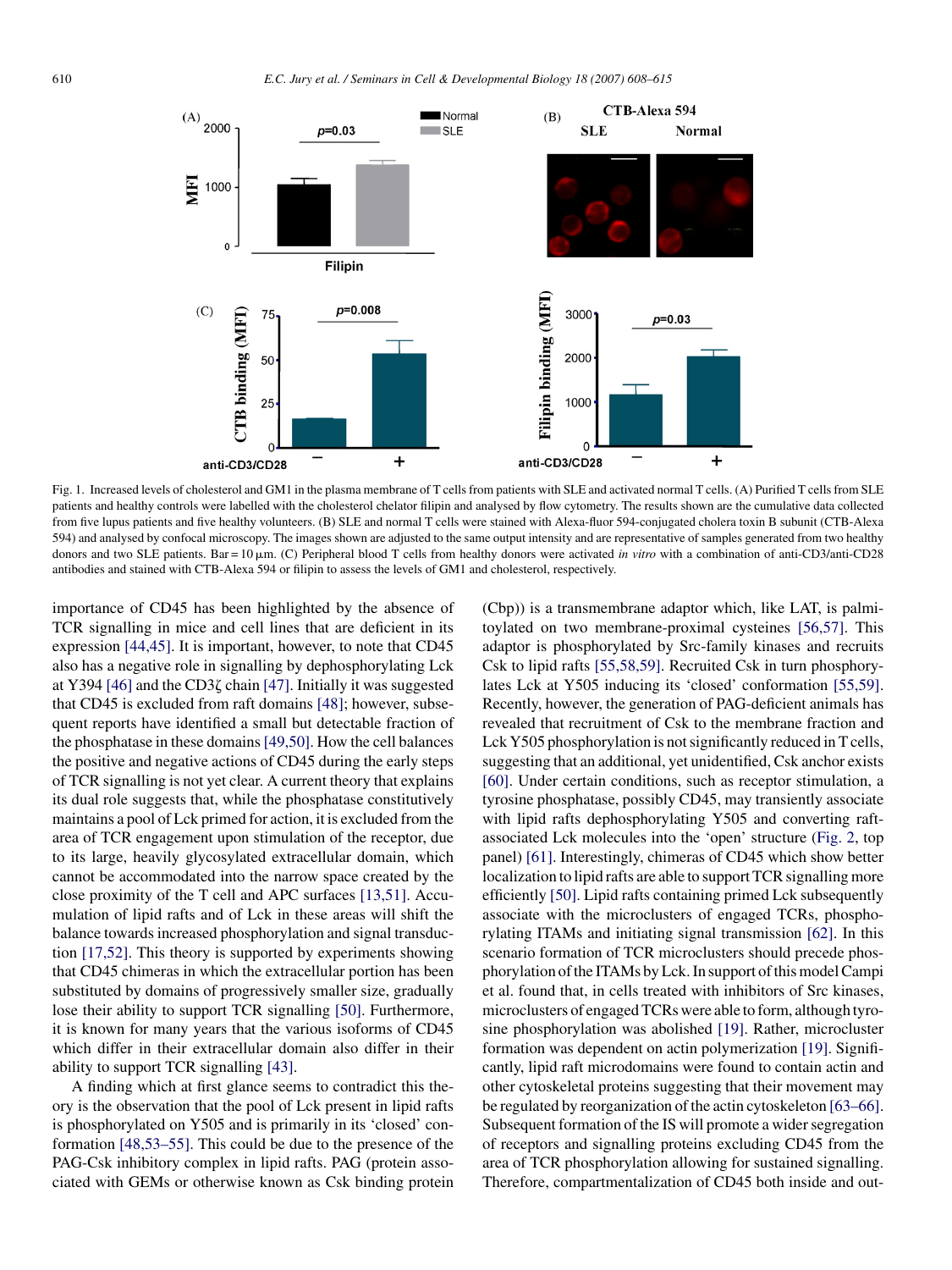<span id="page-3-0"></span>

Fig. 2. Differential association of signalling molecules to lipid raft domains in SLE may contribute to a breakdown in peripheral T cell tolerance. Higher synthesis of cholesterol and of other lipids could result in larger or more stable lipid raft domains. These changes in the plasma membrane could be the reason for the increased co-localization of CD45 phosphatase with lipid rafts and the higher Lck activity seen in SLE T cells. Enhanced protein–protein interactions and changes in enzymatic

side of lipid rafts could be a key issue in determining not only the threshold but also the duration of TCR activation during an immune response.

#### **4. Lipid raft signalling in autoimmune T cells**

activity could lower the threshold for TCR activation.

The homeostasis of the immune system is stringently controlled by the specificity and fidelity of lymphocyte activation. In autoimmune diseases this specificity and fidelity is compromised leading to pathology. Whether changes in the composition or structure of lipid rafts play a role in autoimmunity is an important question which has started to be addressed in the last few years. It was noted that human T cells activated *in vitro* via their TCR synthesize more GM1 lipid, a component of raft domains, as detected by staining with CTB [\[67,68\]](#page-6-0) and [Fig. 1C](#page-2-0)). The physiological significance of this observation is not yet clear; however, it is possible that higher GM1 and cholesterol content report on an increased portion of the plasma membrane being in the liquid-ordered phase. As a result the lateral mobility of receptors and other signalling molecules may be reduced, increasing compartmentalization of proteins at the plasma membrane. Such changes may impact on thresholds for activation of receptors and possibly of the TCR. Indeed, over-loading healthy T cells with cholesterol reduces membrane fluidity and disrupts the interaction of signalling molecules [\[69\]. I](#page-6-0)nterestingly, plasma membrane cholesterol has been linked to increased T cell immunosenescence associated with aging [\[70\].](#page-6-0) It is not known whether the mobility of molecules associated with glycosphingolipids such as glycosylphosphatidylinositol (GPI)-linked receptors, is altered in resting and activated cells.

Similarly, the plasma membrane of peripheral blood T cells freshly purified from patients suffering from the autoimmune disease SLE was found to contain more cholesterol and GM1, confirming that these cells have an activated phenotype ([\[71,72\]](#page-6-0) and [Fig. 1\).](#page-2-0) When purified SLE T cells were cultured *in vitro* the levels of cholesterol and GM1 gradually decreased to that seen in naïve T cells from healthy volunteers, indicating that stimuli in the body of lupus patients activate T cells to increase synthesis of these lipids. Higher synthesis of the lipids was reinstated following TCR stimulation. Culturing the cells in the presence of serum from SLE patients did not maintain the high expression of GM1 and cholesterol, suggesting that cell to cell contacts are needed for the activation of SLE T cells in the body [\[71\].](#page-6-0) Relevant is the finding that dendritic cells (DCs) from patients have an activated phenotype due to the sustained action of interferon alpha (INF $\alpha$ ) [\[73\].](#page-6-0) Activated DCs may be instrumental in the presentation of autoantigens contributing to the activation of T cells.

There are documented defects in the expression and function of various signalling molecules and pathways proximal to the TCR in SLE T cells [\[74,75\].](#page-6-0) Among these are reduced expression of the canonical  $\zeta$  chain of the TCR but expression of non-conventional  $\zeta$  transcripts [\[76\],](#page-6-0) expression of the  $\gamma$  chain of the Fc $\varepsilon$  receptor [\[77\]](#page-6-0) and reduced expression of Lck [\[78\].](#page-6-0) Reduction in Lck expression was more pronounced in T cells from patients with active disease and was indepen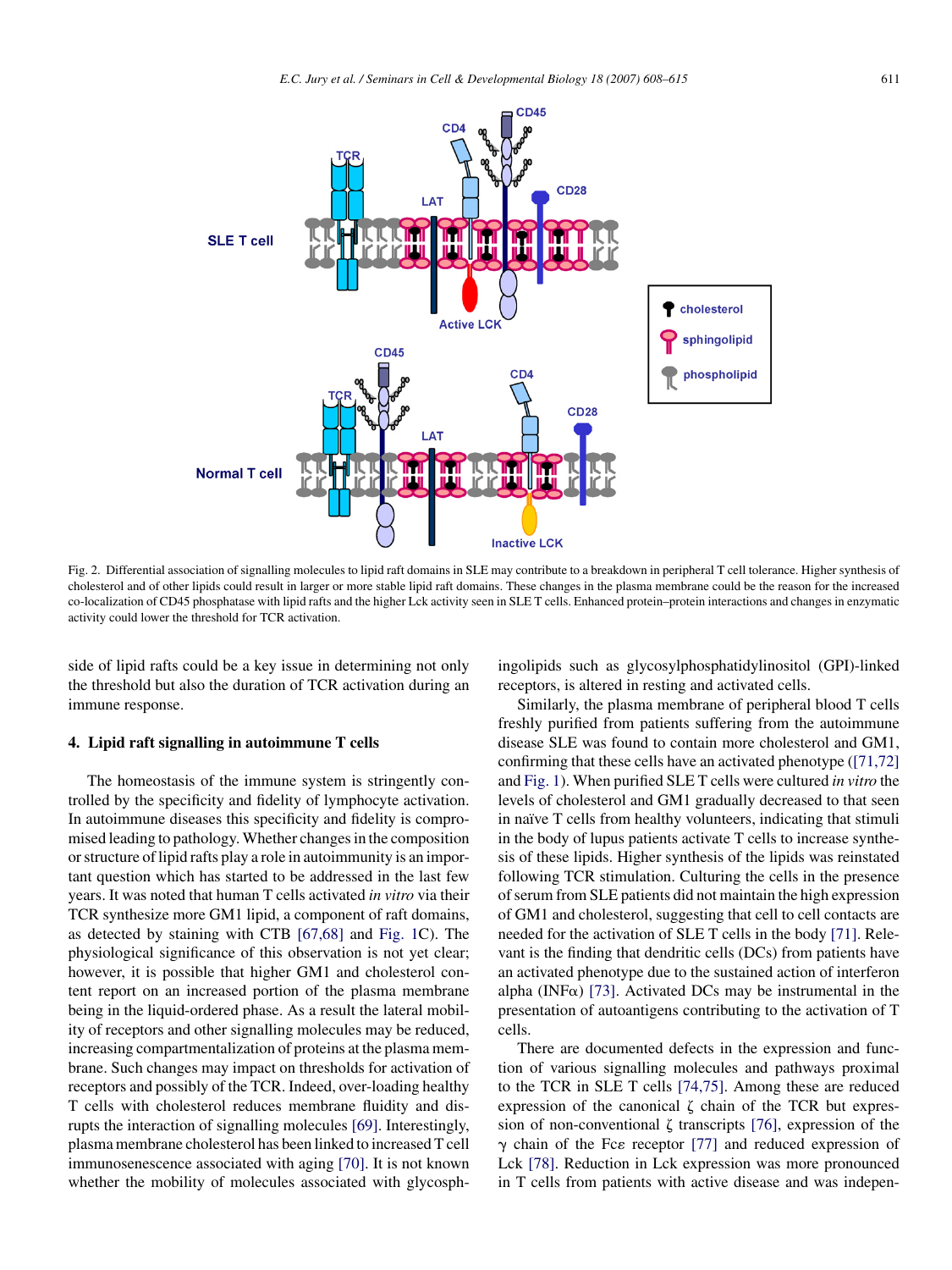dent of the treatment regime. Reduction of Lck expression is probably due to a combination of reduced gene transcription and increased ubiquitination/degradation of the protein [\[78,79\].](#page-6-0) In accordance, SLE T cells when stimulated via the TCR are poor activators of MAPK (mitogen-activated protein kinase) pathways and hypoproliferate *in vitro* [\[80,81\].](#page-6-0) Increased consumption of Lck via ubiquitination and degradation may be, at least in part, due to the sustained stimulation of lupus T cells by autoantigens, since it has been shown that sustained TCR stimulation leads to reduction in the expression of Lck [\[15\].](#page-5-0)

Compared to healthy controls, lipid rafts from SLE T cells were found to contain higher amounts of CD45 and coimmunoprecipitation experiments revealed that a larger fraction of this pool was associated with Lck. As a consequence more Lck in lipid rafts was in the active form [\[71\].](#page-6-0) Therefore, an increase in the localization of CD45 into lipid rafts is a key step for Lck conversion to the active form and may be a critical step in the activation of T cells. A similar observation was made with B lymphocytes isolated from SLE patients. Here again, higher expression of GM1 was noted as assessed by CTB binding, and this was accompanied by reduced expression of Lyn, an Srcfamily kinase responsible for the phosphorylation of the ITAMs in the B cell receptor (BCR) chains [\[82\]. A](#page-6-0)s in T cells, there was an increase in the level of CD45 present in lipid rafts in SLE B cells. Upon activation, CD45 recruitment to the site of activated BCRs was more prolonged in SLE B cells compared to cells from healthy volunteers, as was recruitment of Lyn [\[83\].](#page-6-0) Like in T cells, these observations may indicate that B cells in SLE patients are responding to a chronic stimulation by autoantigens.

One way of addressing the importance of higher cholesterol synthesis in TCR signalling is to treat cells with statins. These are small molecule inhibitors of 3-hydroxy-3-methylglutaryl coenzyme A (HMG-CoA) reductase, the rate-limiting enzyme in the biosynthetic pathway of cholesterol. Treatment of SLE T cells with artorvastatin inhibited the co-localization of CD45 and Lck in lipid rafts resulting in the reduction of active Lck [\[84\].](#page-7-0) This correlated with restoration of Lck expression back to normal levels and ERK activation following TCR triggering [\[84\]. C](#page-7-0)ollectively these observations suggest that increased synthesis of cholesterol is associated with protein–protein interactions and signalling events that determine the activation status of the lymphocyte. Therefore, pharmacological modification of the structure and/or composition of lipid raft domains may represent a new method to downregulate immune responses in pathological conditions. Statins are already under investigation as potential immuno-modulatory drugs in a range of inflammatory and autoimmune diseases.

A second chronic inflammatory autoimmune disease where T cells may play a role in the pathogenesis is rheumatoid arthritis (RA). In this case, T cells that are purified from the synovial fluid (SF) of inflamed joints, in contrast to T cells from the periphery, were shown to have an activated phenotype, yet they were hyporesponsive to TCR stimuli and proliferated poorly [\[85,86\].](#page-7-0) This hyporesponsiveness may be the result of chronic oxidative stress characteristic of the microenvironment of inflamed joints. In T cells, oxidative stress was shown to result in the displacement of LAT from the membrane [\[87\]. T](#page-7-0)his was due to

a reduction in the levels of the anti-oxidant glutathione (GSH). Addition of *N*-acetyl-l-cysteine restored LAT localization to the membrane and TCR signalling [\[87,88\].](#page-7-0) Furthermore, reactive oxygen species (ROS)-mediated modification of Lck structure has been reported in SF, but not peripheral blood T cells, from RA patients [\[89\].](#page-7-0) Therefore, under certain conditions ROSmediated modification of cysteine residues, which are targets of *S*-acylation, could delocalize proteins from lipid rafts and result in inhibition of activation. This is highlighted by reports showing that mutant mice with reduced capacity to produce ROS due to a polymorphism in the neutrophil cytosolic factor 1 (Ncf1) are more prone to severe arthritis[\[90\]. F](#page-7-0)urthermore, in T cells, ROS production regulates surface redox levels to suppress autoreactivity and development of arthritis [\[91\].](#page-7-0) A similar situation has been observed with tumour infiltrating T cells (TILs) which, like SF T cells, are in a high oxidative stress microenvironment and are defective in their ability to fully mobilize signalling pathways following TCR stimulation.

Taken together, these observations underline the importance of lipid raft localization of proteins such as Lck, LAT and CD45, as central to TCR signalling. Increased synthesis of cholesterol and of other lipids may alter the structure of the plasma membrane of lymphocytes in a way that favours protein interactions and signalling. On the other hand, under certain conditions modification of critical residues in raft-associated proteins will disrupt their localization and inhibit cell activation. In both cases these changes profoundly impact on the function of lymphocytes by either supporting autoimmunity or failing to mount a response, respectively.

# **5. Conclusions and perspectives**

A supposition of the lipid raft theory is that cholesterol and certain other lipids play an elementary role in the formation of membrane domains. Results from initial studies investigating *in vitro* activated lymphocytes or lymphocytes isolated from patients with autoimmune diseases show that the levels of cholesterol and GM1 (and possibly of other lipids) are increased compared to healthy cells. It is feasible that changes in lipid composition modify membrane organization possibly by increasing the abundance or the size of lipid raft domains. Alteration of the plasma membrane may be linked to the changes in localization and function of signalling proteins seen in autoimmune lymphocytes, although modulation of other cellular functions such as trafficking, internalization, membrane fusion and others will almost certainly occur, which in turn will have further impact on signalling. This in itself may not be sufficient to start an autoimmune response; however, in conjunction with other predisposing factors it could facilitate initiation of autoimmunity. If this is a correct assumption then it raises the possibility that lipid rafts may be targets for the development of pharmaceuticals to control aberrant immune responses. Statins are obvious candidates for such intervention and their efficacy in autoimmune diseases is currently under investigation [\[92,93\]. O](#page-7-0)n the other hand, sterolchelating agents, such as the antibiotic nystatin which is used as an anti-fungal treatment, may have the opposite effect by assisting in the activation of lymphocytes [\[94,95\],](#page-7-0) although detailed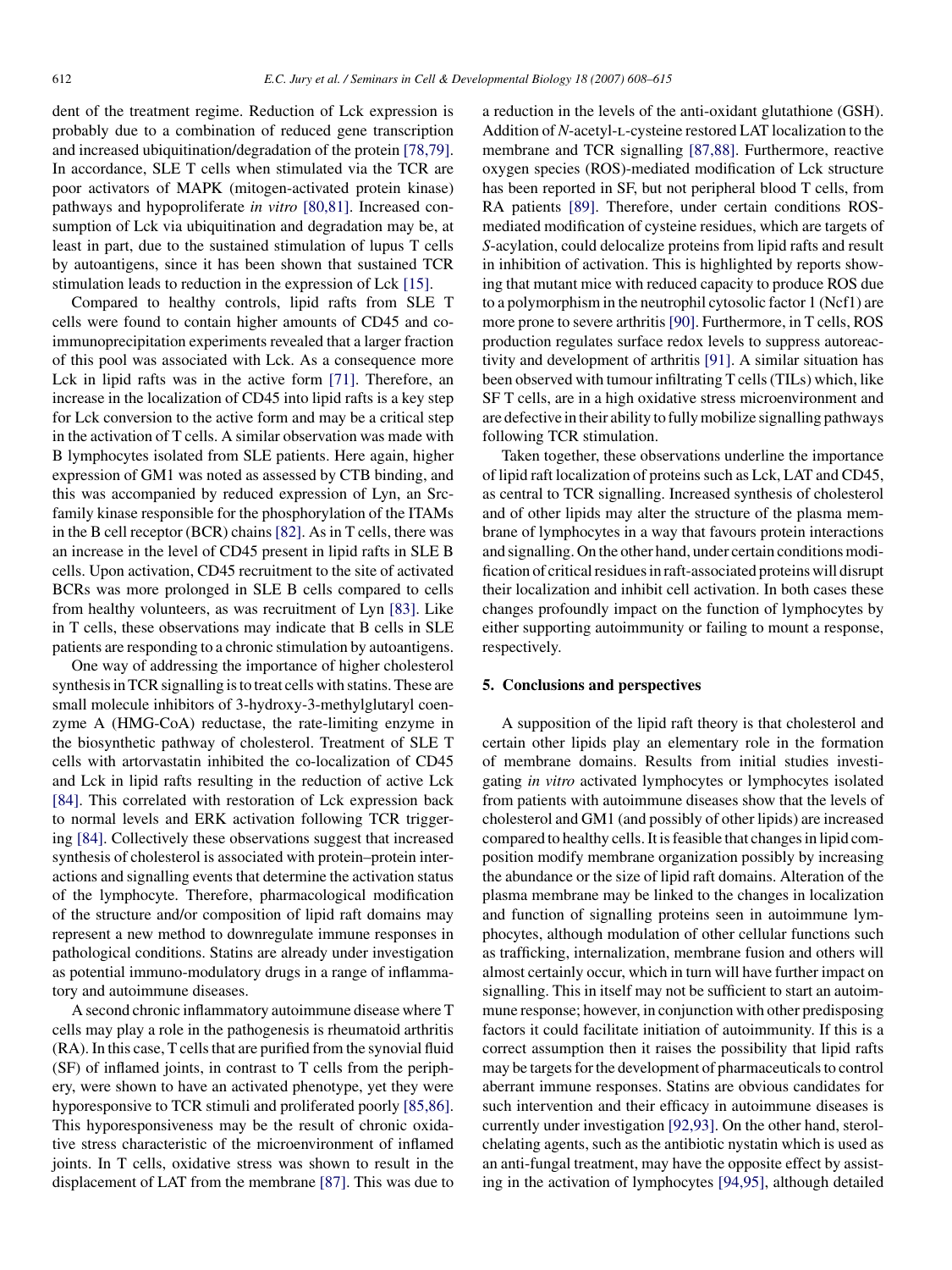<span id="page-5-0"></span>studies on its mechanism of action on lymphocytes are limited. Nevertheless, the prospect of lipid raft research moving closer to clinical application is an exciting new development in the field, although remaining controversies and potential new hurdles should not be underestimated.

#### **Acknowledgements**

The authors are supported by the Arthritis Research Campaign (ARC) UK, project grants 16018 and 13967. We thank David Isenberg, Michael Ehrenstein, and Claudia Mauri for their continuous support.

#### **References**

- [1] Cantrell D. T cell antigen receptor signal transduction pathways. Annu Rev Immunol 1996;14:259–74.
- [2] Irving BA, Chan AC, Weiss A. Functional characterization of a signaltransducing motif present in the T cell antigen receptor zeta chain. J Exp Med 1993;177:1093–103.
- [3] Latour S, Veillette A. Proximal protein tyrosine kinases in immunoreceptor signaling. Curr Opin Immunol 2001;13:299–306.
- [4] Molina TJ, Kishihara K, Siderovski DP, van Ewijk W, Narendran A, Timms E, et al. Profound block in thymocyte development in mice lacking p56lck. Nature 1992;357:161–4.
- [5] Straus DB, Weiss A. Genetic evidence for the involvement of the lck tyrosine kinase in signal transduction through the T cell antigen receptor. Cell 1992;70:585–93.
- [6] Chan AC, Iwashima M, Turck CW, Weiss A. ZAP-70: a 70 kd proteintyrosine kinase that associates with the TCR zeta chain. Cell 1992;71: 649–62.
- [7] Zhang W, Sloan-Lancaster J, Kitchen J, Trible RP, Samelson LE. LAT: the ZAP-70 tyrosine kinase substrate that links T cell receptor to cellular activation. Cell 1998;92:83–92.
- [8] Finco TS, Kadlecek T, Zhang W, Samelson LE, Weiss A. LAT is required for TCR-mediated activation of PLCg1 and the Ras pathway. Immunity 1998;9:617–26.
- [9] Harder T, Kuhn M. Selective accumulation of raft-associated membrane protein LAT in T cell receptor signaling assemblies. J Cell Biol 2000;151:199–208.
- [10] Bromley SK, Burack WR, Johnson KG, Somersalo K, Sims TN, Sumen C, et al. The immunological synapse. Annu Rev Immunol 2001;19:375–96.
- [11] Depoil D, Zaru R, Guiraud M, Chauveau A, Harriague J, Bismuth G, et al. Immunological synapses are versatile structures enabling selective T cell polarization. Immunity 2005;22:185–94.
- [12] Holdorf AD, Lee KH, Burack WR, Allen PM, Shaw AS. Regulation of Lck activity by CD4 and CD28 in the immunological synapse. Nat Immunol 2002;3:259–64.
- [13] Freiberg BA, Kupfer H, Maslanik W, Delli J, Kappler J, Zaller DM, et al. Staging and resetting T cell activation in SMACs. Nat Immunol 2002;3:911–7.
- [14] Leupin O, Zaru R, Laroche T, Muller S, Valitutti S. Exclusion of CD45 from the T-cell receptor signaling area in antigen-stimulated T lymphocytes. Curr Biol 2000;10:277–80.
- [15] Viola A, Schroeder S, Sakakibara Y, Lanzavecchia A. T lymphocyte costimulation mediated by reorganization of membrane microdomains. Science 1999;283:680–2.
- [16] Janes PW, Ley SC, Magee AI. Aggregation of lipid rafts accompanies signaling via the T Cell antigen receptor. J Cell Biol 1999;147:447–61.
- [17] Gaus K, Chklovskaia E, Fazekas de St Groth B, Jessup W, Harder T. Condensation of the plasma membrane at the site of T lymphocyte activation. J Cell Biol 2005;171:121–31.
- [18] Johnson KG, Bromley SK, Dustin ML, Thomas ML. A supramolecular basis for CD45 tyrosine phosphatase regulation in sustained T cell activation. Proc Natl Acad Sci USA 2000;97:10138–43.
- [19] Campi G, Varma R, Dustin ML. Actin and agonist MHC-peptide complexdependent T cell receptor microclusters as scaffolds for signaling. J Exp Med 2005;202:1031–6.
- [20] Yokosuka T, Sakata-Sogawa K, Kobayashi W, Hiroshima M, Hashimoto-Tane A, Tokunaga M, et al. Newly generated T cell receptor microclusters initiate and sustain T cell activation by recruitment of Zap70 and SLP-76. Nat Immunol 2005;6:1253–62.
- [21] Edidin M. Lipid microdomains in cell surface membranes. Curr Opin Struct Biol 1997;7:528–32.
- [22] Brown DA, London E. Functions of lipid rafts in biological membranes. Annu Rev Cell Dev Biol 1998;14:111–36.
- [23] Simons K, Toomre D. Lipid rafts and signal transduction. Nat Rev Mol Cell Biol 2000;1:31.
- [24] Simons K, Ikonen E. Functional rafts in cell membranes. Nature 1997;387:569–72.
- [25] Munro S. Lipid rafts: elusive or illusive? Cell 2003;115:377-88.
- [26] Shaw AS. Lipid rafts: now you see them, now you don't. Nat Immunol 2006;7:1139–42.
- [27] Zacharias DA, Violin JD, Newton AC, Tsien RY. Partitioning of lipidmodified monomeric GFPs into membrane microdomains of live cells. Science 2002;296:913–6.
- [28] Pralle A, Keller P, Florin EL, Simons K, Horber JK. Sphingolipidcholesterol rafts diffuse as small entities in the plasma membrane of mammalian cells. J Cell Biol 2000;148:997–1008.
- [29] Nicolau Jr DV, Burrage K, Parton RG, Hancock JF. Identifying optimal lipid raft characteristics required to promote nanoscale protein–protein interactions on the plasma membrane. Mol Cell Biol 2006;26:313–23.
- [30] Hancock JF. Lipid rafts: contentious only from simplistic standpoints. Nat Rev Mol Cell Biol 2006;7:456–62.
- [31] Tanimura N, Nagafuku M, Minaki Y, Umeda Y, Hayashi F, Sakakura J, et al. Dynamic changes in the mobility of LAT in aggregated lipid rafts upon T cell activation. J Cell Biol 2003;160:125–35.
- [32] Douglass AD, Vale RD. Single-molecule microscopy reveals plasma membrane microdomains created by protein–protein networks that exclude or trap signaling molecules in T cells. Cell 2005;121:937–50.
- [33] Shenoy-Scaria AM, Gauen LKT, Kwong J, Shaw AS, Lublin DM. Palmitylation of an amino-terminal cysteine motif of protein tyrosine kinases p56lck and p59fyn mediates interaction with glycosylphosphatidylinositol-anchored proteins. Mol Cell Biol 1993;13:6385–92.
- [34] Rodgers W, Crise B, Rose JK. Signals determining protein tyrosine kinase and glycosyl-phosphatidylinositol-anchored protein targeting to a glycolipid-enriched membrane fraction. Mol Cell Biol 1994;14:5384–91.
- [35] Kabouridis PS, Magee AI, Ley SC. *S*-acylation of LCK protein tyrosine kinase is essential for its signalling function in T lymphocytes. EMBO J 1997;16:4983–98.
- [36] Hawash IY, Hu XE, Adal A, Cassady JM, Geahlen RL, Harrison ML. The oxygen-substituted palmitic acid analogue, 13-oxypalmitic acid, inhibits Lck localization to lipid rafts and T cell signaling. Biochim Biophys Acta 2002;1589:140–50.
- [37] Zhang W, Trible RP, Samelson LE. LAT palmitoylation: its essential role in membrane microdomain targeting and tyrosine phosphorylation during T cell activation. Immunity 1998;9:239–46.
- [38] Reynolds PJ, Hurley TR, Sefton BM. Functional analysis of the SH2 and SH3 domains of the lck tyrosine protein kinase. Oncogene 1992;7:1949– 55.
- [39] Bergman M, Mustelin T, Oetken C, Partanen J, Flint NA, Amrein KE, et al. The human p50csk tyrosine kinase phosphorylates p56lck at Tyr-505 and down regulates its catalytic activity. EMBO J 1992;11:2919–24.
- [40] Mustelin T, Altman A. Dephosphorylation and activation of the T cell tyrosine kinase pp56lck by the leukocyte common antigen (CD45). Oncogene 1990;5:809–13.
- [41] Xu W, Doshi A, Lei M, Eck MJ, Harrison SC. Crystal structures of c-Src reveal features of its autoinhibitory mechanism. Mol Cell 1999;3:629–38.
- [42] Yamaguchi H, Hendrickson WA. Structural basis for activation of human lymphocyte kinase Lck upon tyrosine phosphorylation. Nature 1996;384:484–9.
- [43] Penninger JM, Irie-Sasaki J, Sasaki T, Oliveira-dos-Santos AJ. CD45: new jobs for an old acquaintance. Nat Immunol 2001;2:389–96.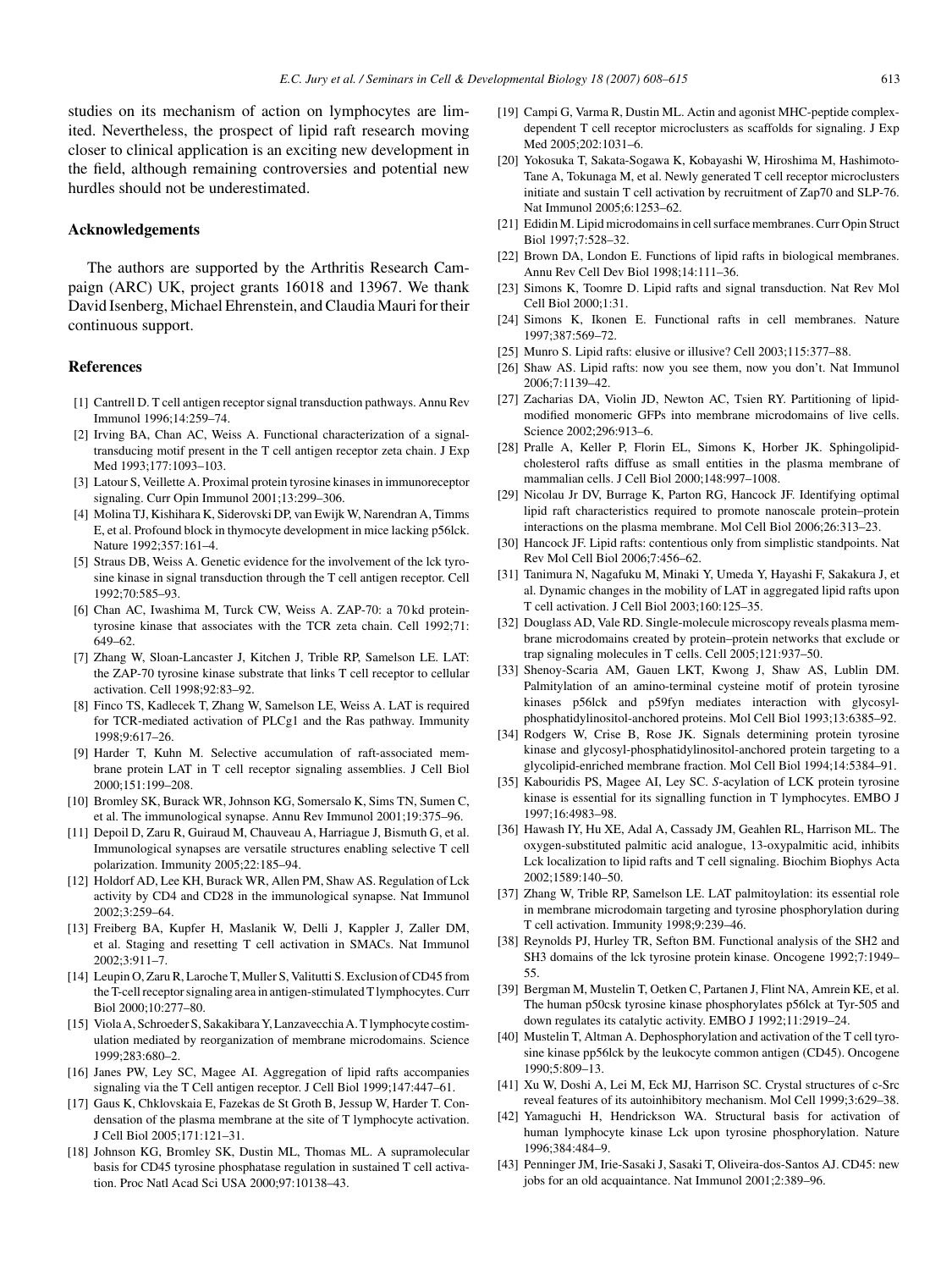- <span id="page-6-0"></span>[44] Kishihara K, Penninger J, Wallace VA, Kundig TM, Kawai K, Wakeham A, et al. Normal B lymphocyte development but impaired T cell maturation in CD45-exon6 protein tyrosine phosphatase-deficient mice. Cell 1993;74:143–56.
- [45] Koretzky GA, Picus J, Thomas ML, Weiss A. Tyrosine phosphatase CD45 is essential for coupling T-cell antigen receptor to the phosphatidyinositol pathway. Nature 1990;346:66–8.
- [46] D'Oro U, Ashwell JD. Cutting edge: the CD45 tyrosine phosphatase is an inhibitor of Lck activity in thymocytes. J Immunol 1999;162:1879– 83.
- [47] Furukawa T, Itoh M, Krueger NX, Streuli M, Saito H. Specific interaction of the CD45 protein-tyrosine phosphatase with tyrosine-phosphorylated CD3 zeta chain. Proc Natl Acad Sci USA 1994;91:10928–32.
- [48] Rodgers W, Rose JK. Exclusion of CD45 inhibits activity of p56lck associated with glycolipid-enriched membrane domains. J Cell Biol 1996;135:1515–23.
- [49] Edmonds SD, Ostergaard HL. Dynamic association of CD45 with detergent-insoluble microdomains in T lymphocytes. J Immunol 2002;169: 5036–42.
- [50] Irles C, Symons A, Michel F, Bakker TR, van der Merwe PA, Acuto O. CD45 ectodomain controls interaction with GEMs and Lck activity for optimal TCR signaling. Nat Immunol 2003;4:189–97.
- [51] van der Merwe PA. The TCR triggering puzzle. Immunity 2001;14:665–8.
- [52] Burack WR, Lee KH, Holdorf AD, Dustin ML, Shaw AS. Cutting edge: quantitative imaging of raft accumulation in the immunological synapse. J Immunol 2002;169:2837–41.
- [53] Kabouridis PS, Janzen J, Magee AI, Ley SC. Cholesterol depletion disrupts lipid rafts and modulates the activity of multiple signaling pathways in T lymphocytes. Eur J Immunol 2000;30:954–63.
- [54] Kosugi A, Sakakura J, Yasuda K, Ogata M, Hamaoka T. Involvement of SHP-1 tyrosine phosphatase in TCR-mediated signaling pathways in lipid rafts. Immunity 2001;14:669–80.
- [55] Kabouridis PS. Selective interaction of LAT (linker of activated T cells) with the open-active form of Lck in lipid rafts reveals a new mechanism for the regulation of Lck in T cells. Biochem J 2003;371:907–15.
- [56] Brdicka T, Pavlistova D, Leo A, Bruyns E, Korinek V, Angelisova P, et al. Phosphoprotein associated with glycosphingolipid-enriched microdomains (PAG), a novel ubiquitously expressed transmembrane adaptor protein, binds the protein tyrosine kinase csk and is involved in regulation of T cell activation. J Exp Med 2000;191:1591–604.
- [57] Kawabuchi M, Satomi Y, Takao T, Shimonishi Y, Nada S, Nagai K, et al. Transmembrane phosphoprotein Cbp regulates the activities of Src-family tyrosine kinases. Nature 2000;404:999–1003.
- [58] Davidson D, Bakinowski M, Thomas ML, Horejsi V, Veillette A. Phosphorylation-dependent regulation of T-cell activation by PAG/Cbp, a lipid raft-associated transmembrane adaptor. Mol Cell Biol 2003;23: 2017–28.
- [59] Yasuda K, Nagafuku M, Shima T, Okada M, Yagi T, Yamada T, et al. Fyn is essential for tyrosine phosphorylation of Csk-binding protein/phosphoprotein associated with glycolipid-enriched microdomains in lipid rafts in resting T cells. J Immunol 2002;169:2813–7.
- [60] Dobenecker MW, Schmedt C, Okada M, Tarakhovsky A. The ubiquitously expressed Csk adaptor protein Cbp is dispensable for embryogenesis and T-cell development and function. Mol Cell Biol 2005;25:10533– 42.
- [61] Torgersen KM, Vang T, Abrahamsen H, Yaqub S, Horejsi V, Schraven B, et al. Release from tonic inhibition of T cell activation through transient displacement of C-terminal Src kinase (Csk) from lipid rafts. J Biol Chem 2001;276:29313–8.
- [62] Ike H, Kosugi A, Kato A, Iino R, Hirano H, Fujiwara T, et al. Mechanism of Lck recruitment to the T-cell receptor cluster as studied by single-moleculefluorescence video imaging. Chemphyschem 2003;4:620–6.
- [63] von Haller PD, Donohoe S, Goodlett DR, Aebersold R, Watts JD. Mass spectrometric characterization of proteins extracted from Jurkat T cell detergent-resistant membrane domains. Proteomics 2001;1:1010–21.
- [64] Foster LJ, De Hoog CL, Mann M. Unbiased quantitative proteomics of lipid rafts reveals high specificity for signaling factors. Proc Natl Acad Sci USA 2003;100:5813–8.
- [65] Bini L, Pacini S, Liberatori S, Valensin S, Pellegrini M, Raggiaschi R, et al. Extensive temporally regulated reorganization of the lipid raft proteome following T-cell antigen receptor triggering. Biochem J 2003;369: 301–9.
- [66] Razzaq TM, Ozegbe P, Jury EC, Sembi P, Blackwell NM, Kabouridis PS. Regulation of T-cell receptor signalling by membrane microdomains. Immunology 2004;113:413–26.
- [67] Tuosto L, Parolini I, Schroder S, Sargiacomo M, Lanzavecchia A, Viola A. Organization of plasma membrane functional rafts upon T cell activation. Eur J Immunol 2001;31:345–9.
- [68] Tani-ichi S, Maruyama K, Kondo N, Nagafuku M, Kabayama K, Inokuchi J, et al. Structure and function of lipid rafts in human activated T cells. Int Immunol 2005;17:749–58.
- [69] Nguyen DH, Espinoza JC, Taub DD. Cellular cholesterol enrichment impairs T cell activation and chemotaxis. Mech Ageing Dev 2004;125: 641–50.
- [70] Larbi A, Douziech N, Khalil A, Dupuis G, Gherairi S, Guerard KP, et al. Effects of methyl-beta-cyclodextrin on T lymphocytes lipid rafts with aging. Exp Gerontol 2004;39:551–8.
- [71] Jury EC, Kabouridis PS, Flores-Borja F, Mageed RA, Isenberg DA. Altered lipid raft-associated signaling and ganglioside expression in T lymphocytes from patients with systemic lupus erythematosus. J Clin Invest 2004;113:1176–87.
- [72] Krishnan S, Nambiar MP, Warke VG, Fisher CU, Mitchell J, Delaney N, et al. Alterations in lipid raft composition and dynamics contribute to abnormal T cell responses in systemic lupus erythematosus. J Immunol 2004;172:7821–31.
- [73] Blanco P, Palucka AK, Gill M, Pascual V, Banchereau J. Induction of dendritic cell differentiation by IFN-alpha in systemic lupus erythematosus. Science 2001;294:1540–3.
- [74] Kammer GM, Perl A, Richardson BC, Tsokos GC. Abnormal T cell signal transduction in systemic lupus erythematosus. Arthritis Rheum 2002;46:1139–54.
- [75] Tsokos GC, Nambiar MP, Tenbrock K, Juang YT. Rewiring the T-cell: signaling defects and novel prospects for the treatment of SLE. Trends Immunol 2003;24:259–63.
- [76] Nambiar MP, Enyedy EJ, Fisher CU, Krishnan S, Warke VG, Gilliland WR, et al. Abnormal expression of various molecular forms and distribution of T cell receptor zeta chain in patients with systemic lupus erythematosus. Arthritis Rheum 2002;46:163–74.
- [77] Enyedy EJ, Nambiar MP, Liossis SN, Dennis G, Kammer GM, Tsokos GC. Fc epsilon receptor type I gamma chain replaces the deficient T cell receptor zeta chain in T cells of patients with systemic lupus erythematosus. Arthritis Rheum 2001;44:1114–21.
- [78] Jury EC, Kabouridis PS, Abba A, Mageed RA, Isenberg DA. Increased ubiquitination and reduced expression of LCK in T lymphocytes from patients with systemic lupus erythematosus. Arthritis Rheum 2003;48: 1343–54.
- [79] Baechler EC, Batliwalla FM, Karypis G, Gaffney PM, Ortmann WA, Espe KJ, et al. Interferon-inducible gene expression signature in peripheral blood cells of patients with severe lupus. Proc Natl Acad Sci USA 2003;100:2610–5.
- [80] Cedeno S, Cifarelli DF, Blasini AM, Paris M, Placeres F, Alonso G, et al. Defective activity of ERK-1 and ERK-2 mitogen-activated protein kinases in peripheral blood T lymphocytes from patients with systemic lupus erythematosus: potential role of altered coupling of Ras guanine nucleotide exchange factor hSos to adapter protein Grb2 in lupus T cells. Clin Immunol 2003;106:41–9.
- [81] Alcocer-Varela J, Alarcon-Segovia D. Decreased production of and response to interleukin-2 by cultured lymphocytes from patients with systemic lupus erythematosus. J Clin Invest 1982;69:1388– 92.
- [82] Flores-Borja F, Kabouridis PS, Jury EC, Isenberg DA, Mageed RA. Decreased Lyn expression and translocation to lipid raft signaling domains in B lymphocytes from patients with systemic lupus erythematosus. Arthritis Rheum 2005;52:3955–65.
- [83] Flores-Borja F, Kabouridis PS, Jury EC, Isenberg DA, Mageed RA. Altered lipid raft-associated proximal signaling and translocation of CD45 tyro-